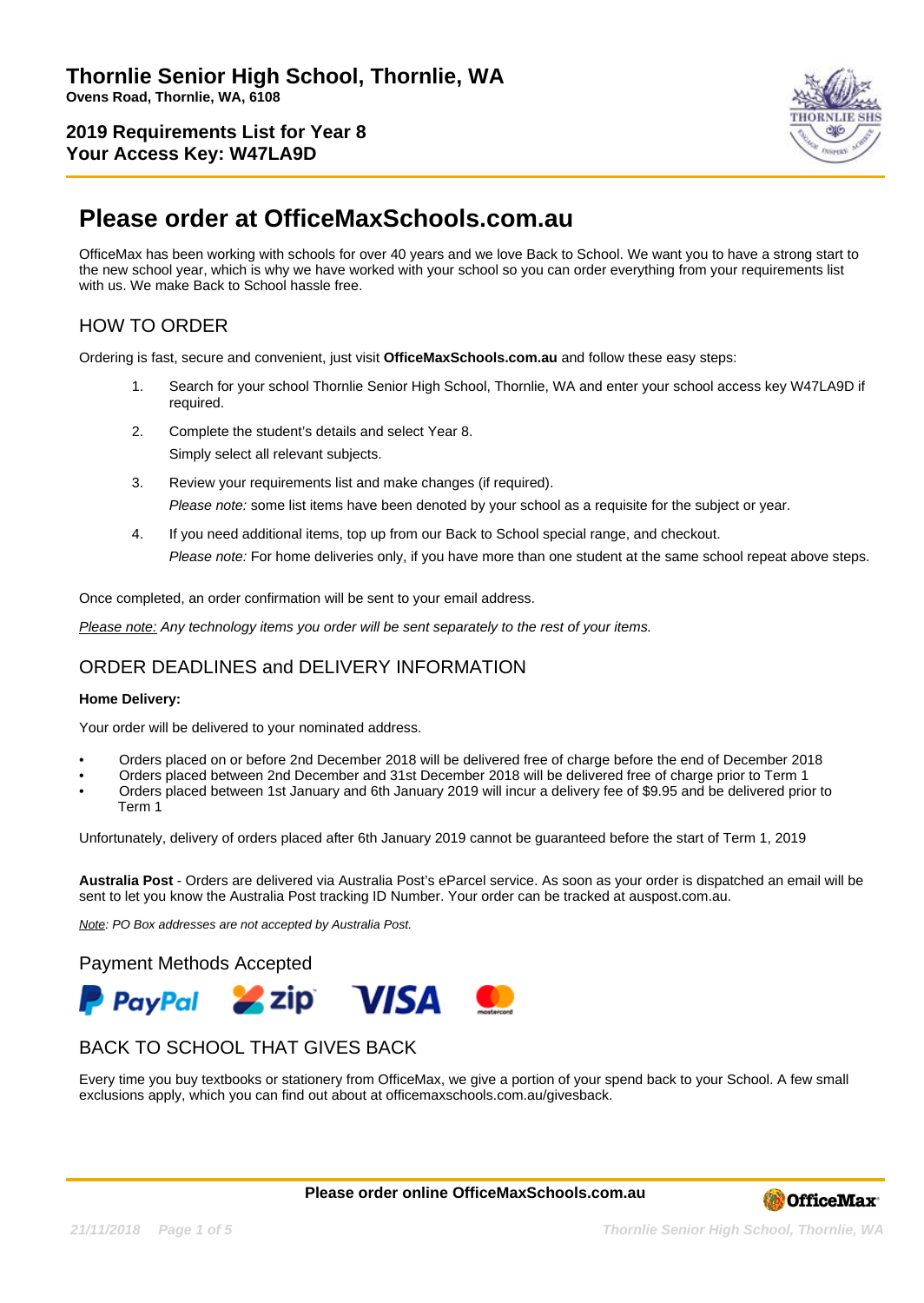

# VISIT US

When shopping at our OfficeMax stores, please bring this list to receive your schools Back to School pricing as standard retail pricing applies without this list. Product codes starting with 5 or 6 cannot be purchased or paid for at the retail stores. Payment options available are Cash, EFTPOS, Visa or MasterCard.

### **OFFICEMAX STORE – NORTH**

Unit 6/505 Scarborough Beach Rd Osborne Park WA 6017 (Access off Selby St)

**Normal Trading Hours** Mon – Fri: 9.00am – 5.00pm Sat: 9.00am – 1.00pm Closed Sunday and Public Holidays

**Extended Trading Hours 2 nd January 2019 – 9th February 2019** Monday – Friday: 8.00am – 6.00pm Saturday: 9.00am – 5.00pm **Only Day Sunday Trading** Sunday 3rd February: 11.00am - 4.00pm **CLOSED ON PUBLIC HOLIDAYS**

**Normal Trading resumes Monday 11th February 2019**

### **OFFICEMAX STORE – SOUTH**

Unit 5/9 Yampi Way Willetton WA 6155

**Normal Trading Hours** Mon – Fri: 9.00am – 5.00pm

Sat: 9.00am – 1.00pm Closed Sunday and Public Holidays

#### **Extended Trading Hours 2 nd January 2019 – 9th February 2019**

Monday – Friday: 8.00am – 6.00pm Saturday: 9.00am – 5.00pm **Only Day Sunday Trading** Sunday 3rd February: 11.00am - 4.00pm **CLOSED ON PUBLIC HOLIDAYS**

**Normal Trading resumes Monday 11th February 2019**

**Please note:** zipPay is not available in store as a payment method

# HAVE A QUESTION?

If you need help placing your order, returns or refunds, delivery information or have a general enquiry, please visit **OfficeMaxSchools.com.au/help**

To view our full terms and conditions regarding your order, please visit our OfficeMaxSchools.com.au/terms

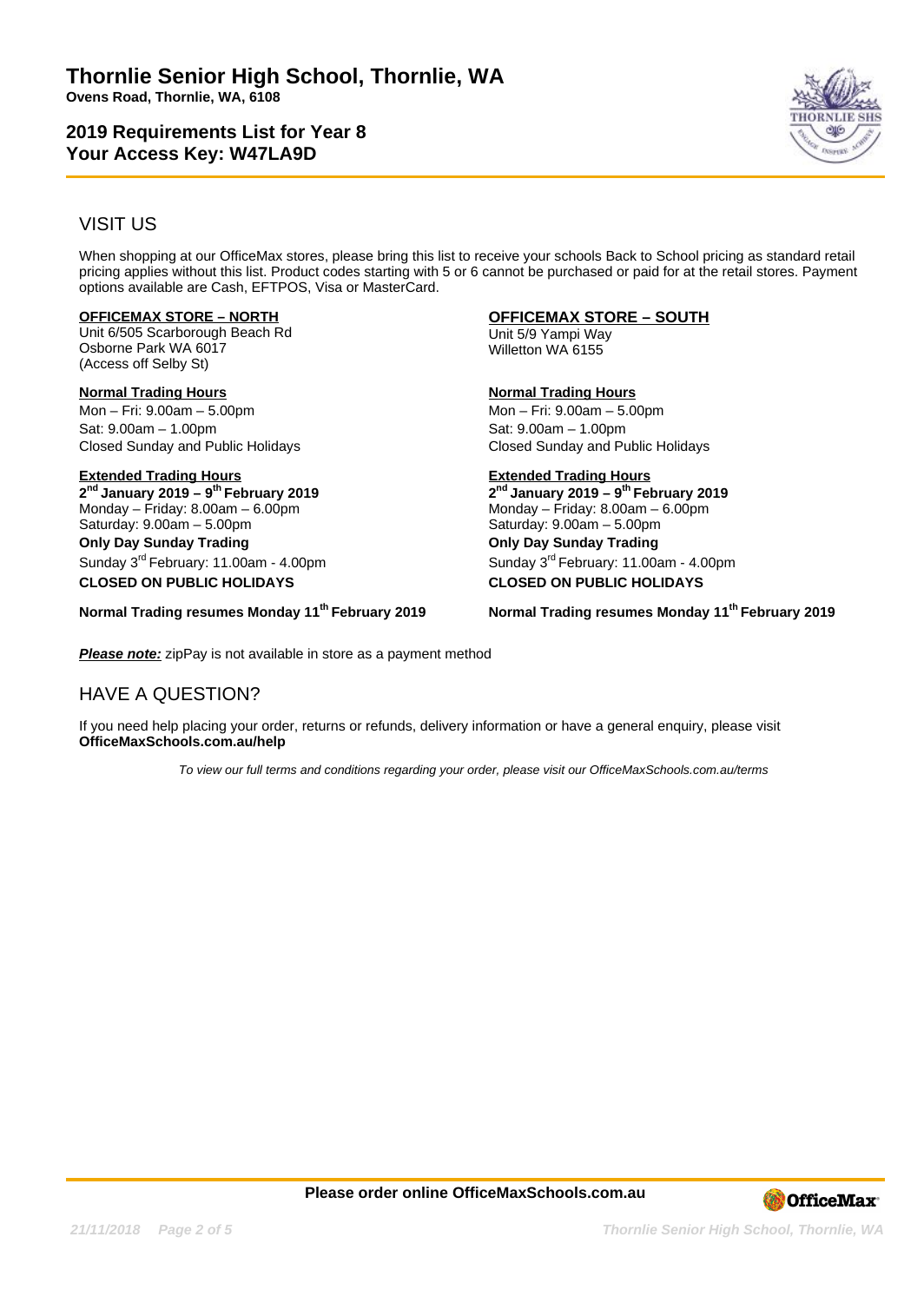

| <b>BIN</b>                   |            | <b>OTY ITEMS</b>                                                                           | <b>UNIT PRICE BIN</b> |                                                                   |                             | <b>QTY ITEMS</b>                                                                    | <b>UNIT PRICE</b> |  |  |  |
|------------------------------|------------|--------------------------------------------------------------------------------------------|-----------------------|-------------------------------------------------------------------|-----------------------------|-------------------------------------------------------------------------------------|-------------------|--|--|--|
| <b>ITEMS FOR STUDENT USE</b> |            |                                                                                            |                       |                                                                   | <b>DIGITAL TECHNOLOGIES</b> |                                                                                     |                   |  |  |  |
| S0086                        |            | $\Box$ 2 1039326 OfficeMax Plastic Sheet<br>Protector Pockets A4 Clear, Pack<br>of 10      | \$0.98                | S0533                                                             | $\Box$ 1                    | 1265938 OfficeMax A4 Project<br>Book 8mm Ruled Red Margin<br>56gsm 96 Pages         | \$1.47            |  |  |  |
| S0320                        | $\sqcup_1$ | 2910985 Quartet 2 Sided Lap<br>Board 200x300mm Assorted<br>Colours                         | \$10.38               | S0957                                                             | $\sqcup_1$                  | 2940450 Verbatim Store N Go<br>8GB Swivel USB Drive                                 | \$9.89            |  |  |  |
| S0328                        | $\Box$ 1   | 1904450 Quartet Whiteboard<br>Eraser                                                       | \$5.75                | <b>ENGLISH</b>                                                    |                             |                                                                                     |                   |  |  |  |
| S0334                        |            | $\Box$ 4 1103784 Staedtler 351 Lumocolor<br>Whiteboard Marker 2.0mm Bullet<br><b>Black</b> | \$2.96                | S0004                                                             |                             | $\Box$ 1 1036521 Marbig Enviro Economy<br>Binder 2D Ring 200 Sheet A4<br>25mm Black | \$5.43            |  |  |  |
| S0434                        |            | $\Box$ 1 1296833 OfficeMax PVC Eraser<br>Free Small                                        | \$0.29                | S0079                                                             |                             | 1 1001442 Victory A4 Reinforced<br>Loose Leaf Refill 7mm Ruled,<br>Pack of 100      | \$3.75<br>\$1.28  |  |  |  |
| S0445                        |            | $\boxed{\phantom{1}}$ 1 1137875 OfficeMax Metal Pencil<br>Sharpener 1 Hole Silver          | \$1.08                | S0300                                                             |                             | $\Box$ 1 1456474 OfficeMax<br>Polypropylene Document Wallet                         |                   |  |  |  |
| S0515                        |            | $\Box$ 1 1292099 Crayola 4012 Coloured<br>Pencils 3.3mm Lead, Pack of 12                   | \$4.44                |                                                                   |                             | A4 Blue<br>To be handed in and retained                                             |                   |  |  |  |
| S0564                        |            | 1 115286 OfficeMax Plastic Ruler<br>30cm Clear                                             | \$0.64                | S0476                                                             | 2                           | at school<br>1301268 OfficeMax A4 Exercise                                          | \$0.88            |  |  |  |
| S0736                        |            | $\Box$ 6 2109514 Staedtler Stick 430<br>Ballpoint Pen 1.0mm Medium                         | \$0.48                |                                                                   |                             | Book 8mm Ruled Red Margin<br>56gsm 128 Pages                                        |                   |  |  |  |
| S0752                        | $\Box$ 3   | Blue<br>2109530 Staedtler Stick 430                                                        | \$0.48                | S0957                                                             | $\Box$ 1                    | 2940450 Verbatim Store N Go<br>8GB Swivel USB Drive                                 | \$9.89            |  |  |  |
|                              |            | Ballpoint Pen 1.0mm Medium<br>Red                                                          |                       | <b>HEALTH EDUCATION</b>                                           |                             |                                                                                     |                   |  |  |  |
| S0871                        |            | 1 1475207 Bostik Blu Glue Stik 35g                                                         | \$2.76                | No requirements.                                                  |                             |                                                                                     |                   |  |  |  |
| S0888                        | $\Box$ 5   | 1022849 Staedtler Tradition 110<br>HB Pencil                                               | \$0.48                |                                                                   |                             |                                                                                     |                   |  |  |  |
| S0924                        |            | 1 1258869 OfficeMax Vinyl Name<br>Pencil Case Assorted Colours<br>325x165mm                | \$3.65                | <b>HOME ECONOMICS</b><br>Students to supply a container for food. |                             |                                                                                     |                   |  |  |  |
| S1004                        | ❏ 1        | 2184567 Dettol Anti-Bacterial<br>Hand Sanitiser 50ml                                       | \$3.49                | <b>HUMANITIES &amp; SOCIAL SCIENCES</b>                           |                             |                                                                                     |                   |  |  |  |
| S1020                        |            | 1 2010879 Tjindgarmi Facial Tissue<br>2 Ply, Pack of 220                                   | \$2.52                | S0296                                                             |                             | 2 1495240 Marbig Polypick                                                           | \$2.27            |  |  |  |
| S1034                        |            | $\Box$ 1 1977407 Faber-Castell Project<br>Markers Fine Tip Assorted<br>Colours, Pack of 12 | \$2.46                | S0474                                                             |                             | Document Wallet 25mm Gusset<br>Foolscap Black                                       |                   |  |  |  |
|                              |            |                                                                                            |                       |                                                                   | ■ 4                         | 2517051 OfficeMax A4 Premium<br>Exercise Book 8mm Ruled 70gsm                       | \$0.88            |  |  |  |
|                              |            | <b>DESIGN &amp; TECHNOLOGY</b>                                                             |                       |                                                                   |                             | Red Margin 96 Pages                                                                 |                   |  |  |  |
| S0093                        |            | $\Box$ 1 1032860 OfficeMax A4 Refillable<br>Display Book 20 Pocket Black                   | \$2.56                |                                                                   |                             | <b>INSTRUMENTAL MUSIC</b>                                                           |                   |  |  |  |
|                              |            |                                                                                            |                       | S0093                                                             |                             | $\Box$ 2 1032860 OfficeMax A4 Refillable<br>Display Book 20 Pocket Black            | \$2.56            |  |  |  |

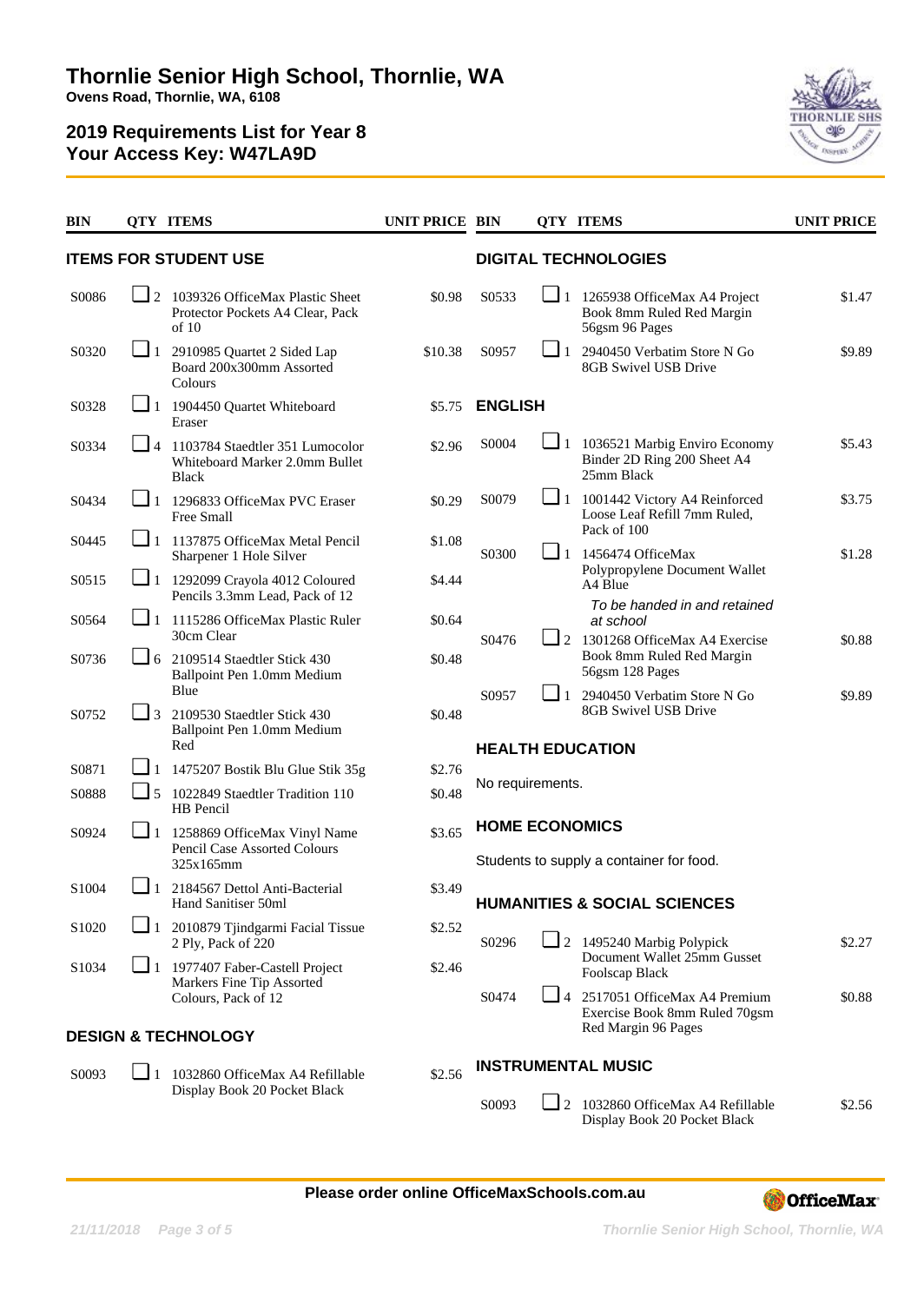

| <b>BIN</b>                |          | <b>QTY ITEMS</b>                                                                               | UNIT PRICE BIN |                                                                                                                                                                                                     |                                                                                                                               | <b>QTY ITEMS</b>                  |                                                                         | <b>UNIT PRICE</b> |  |  |
|---------------------------|----------|------------------------------------------------------------------------------------------------|----------------|-----------------------------------------------------------------------------------------------------------------------------------------------------------------------------------------------------|-------------------------------------------------------------------------------------------------------------------------------|-----------------------------------|-------------------------------------------------------------------------|-------------------|--|--|
| <b>INSTRUMENTAL MUSIC</b> |          |                                                                                                |                |                                                                                                                                                                                                     | <b>NETBALL</b>                                                                                                                |                                   |                                                                         |                   |  |  |
| S0619                     | $-11$    | 1308955 OfficeMax A4 Music<br>Exercise Book 56gsm 48 Pages                                     | \$0.54         | TSHS Netball Uniform (Dress). Cost is \$100.00. Uniform can be<br>purchased from the school Phys Ed Dept. Physical Education<br>polo shirt with school logo "Physical Education" for all Physical   |                                                                                                                               |                                   |                                                                         |                   |  |  |
| <b>ITALIAN</b>            |          |                                                                                                |                |                                                                                                                                                                                                     | Education classes (\$33). Black Airflow shorts (unisex). Items are<br>available from Uniform Concepts/Nell Gray. Students are |                                   |                                                                         |                   |  |  |
| S0300                     | $\Box$ 1 | 1456474 OfficeMax<br>Polypropylene Document Wallet<br>A4 Blue                                  | \$1.28         | required to supply a small/medium padlock for the valuables<br>lockers.<br><b>PERFORMING ARTS</b><br>Phys Ed uniform to be worn for the Dance component of this                                     |                                                                                                                               |                                   |                                                                         |                   |  |  |
| S0461                     | $\Box$ 1 | 1288873 OfficeMax A4 Exercise<br>Book 8mm Ruled Red Margin<br>56gsm 64 Pages                   | \$0.54         |                                                                                                                                                                                                     |                                                                                                                               |                                   |                                                                         |                   |  |  |
| T4201                     |          | 1271881 Oxford Italian Mini                                                                    | \$15.95        | course. For the Music component of this course the items below<br>will be required:                                                                                                                 |                                                                                                                               |                                   |                                                                         |                   |  |  |
|                           |          | Dictionary                                                                                     |                | S0093                                                                                                                                                                                               | ❏ 1                                                                                                                           |                                   | 1032860 OfficeMax A4 Refillable<br>Display Book 20 Pocket Black         | \$2.56            |  |  |
| <b>JAPANESE</b>           |          |                                                                                                |                | S0619                                                                                                                                                                                               |                                                                                                                               |                                   | $\Box$ 1 1308955 OfficeMax A4 Music                                     | \$0.54            |  |  |
| S0300                     | $\Box$ 1 | 1456474 OfficeMax<br>Polypropylene Document Wallet<br>A4 Blue                                  | \$1.28         | Exercise Book 56gsm 48 Pages<br>PHYSICAL EDUCATION GENERAL                                                                                                                                          |                                                                                                                               |                                   |                                                                         |                   |  |  |
| S0461                     | ❏ 1.     | 1288873 OfficeMax A4 Exercise<br>Book 8mm Ruled Red Margin<br>56gsm 64 Pages                   | \$0.54         | Physical Education polo shirt with school logo "Physical<br>Education" for all Physical Education classes. Cost is \$33. Black<br>Airflow shorts (unisex). Items are available from Uniform         |                                                                                                                               |                                   |                                                                         |                   |  |  |
| T4068                     | $\Box$ 1 | 2986760 iiTomo 2 Activity Book<br>New Edition for 2019                                         | \$22.95        | Concepts/Nell Gray. Students are required to supply a<br>small/medium padlock for the valuables lockers.                                                                                            |                                                                                                                               |                                   |                                                                         |                   |  |  |
| <b>MATHEMATICS</b>        |          |                                                                                                |                | <b>SCIENCE</b>                                                                                                                                                                                      |                                                                                                                               |                                   |                                                                         |                   |  |  |
| S0477                     |          | $\Box$ 6 2518058 OfficeMax A4 Premium<br>Exercise Book 8mm Ruled 70gsm<br>Red Margin 128 Pages | \$1.28         | S0093                                                                                                                                                                                               | ∟ 1                                                                                                                           |                                   | 1032860 OfficeMax A4 Refillable<br>Display Book 20 Pocket Black         | \$2.56            |  |  |
| S0562                     |          | $\Box$ 1 1045725 Micador College<br>Polished 30cm Wooden Ruler                                 | \$0.88         | S0477                                                                                                                                                                                               | L 4                                                                                                                           | Red Margin 128 Pages              | 2518058 OfficeMax A4 Premium<br>Exercise Book 8mm Ruled 70gsm           | \$1.28            |  |  |
| S <sub>0573</sub>         |          | $\blacksquare$ 1 1157469 Celco Plastic Protractor<br>180 Degrees x 100mm Clear                 | \$0.88         | T4862                                                                                                                                                                                               |                                                                                                                               | $\Box$ 1 1246399 Oxford Science 8 | Student Book + Obook/Assess                                             | \$65.95           |  |  |
| S0596                     | $\Box$ 1 | 1069578 Spirax A4 Graph Pad<br>5mm Grid 25 Leaf                                                | \$3.14         | <b>SCIENCE ACADEMIC EXTENSION</b>                                                                                                                                                                   |                                                                                                                               |                                   |                                                                         |                   |  |  |
| S0971                     | $\Box$ 1 | 2956675 Sharp EL531THBWH<br>Scientific Calculator Black and<br>White                           | \$24.20        | The items for this subject are only to be purchased if your child<br>is in the Academic Extension class. You do not need to<br>purchase the Oxford Science book from the "Science" subject<br>list. |                                                                                                                               |                                   |                                                                         |                   |  |  |
|                           |          |                                                                                                |                | T4859                                                                                                                                                                                               |                                                                                                                               |                                   | $\Box$ 1 1274252 Pearson Science 8 Value<br>Pack (2e). Authors: Various | \$61.95           |  |  |

**Please order online OfficeMaxSchools.com.au**